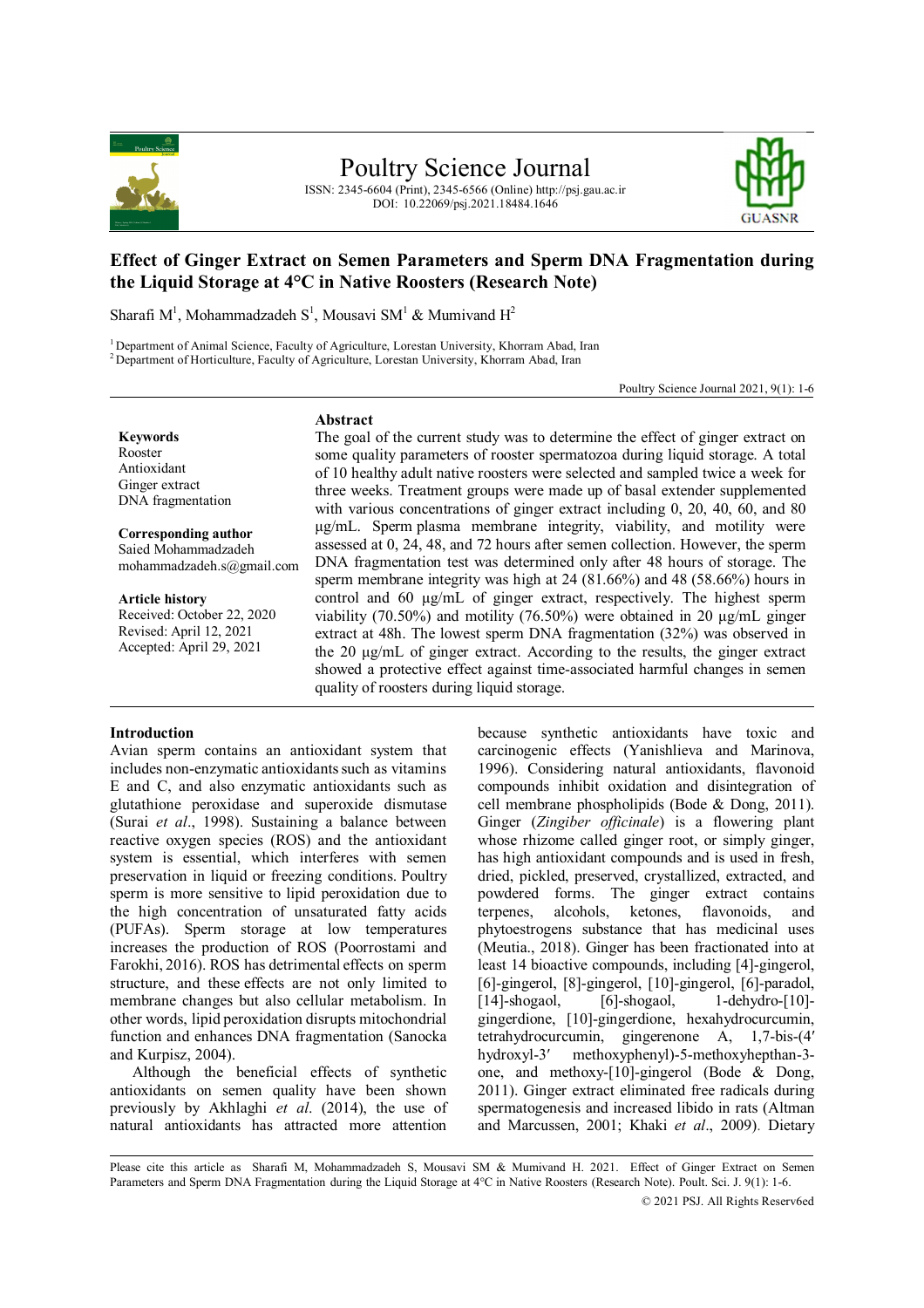supplementation of ginger powder showed an improvement of sperm motility, viability, and plasma membrane integrity in 52-week-old Cobb roosters (Akhlaghi *et al*., 2014). Further, administration of ginger powder in the rat diet significantly increased sperm viability, motility, and serum total testosterone concentrations (Khaki *et al*., 2009).

Slameňová *et al*. (2002) reported that sperm DNA damage is a valuable biomarker indicating the functionality of sperm cells. Compared to high motile sperms, a high percentage of low motile sperms show DNA fragmentation (Banks *et al.*, 2005).To the best of our knowledge, there is no information about the effect of ginger extract on the nuclear status of rooster sperms particularly during in vitro storage. Therefore, the objective of this study was to assess the effect of different levels of ginger extract on rooster sperm motility, viability, plasma membrane integrity, and DNA fragmentation during liquid storage.

### **Materials and Methods**

### **Preparation of rosemary aqueous extract**

For the preparation of the ginger aqueous extract, the ginger rhizome (400 g) was crushed and dried. The powder was weighed and mixed with 80% of ethanol (1:9 W/V) and allowed to soak for three days at room temperature. The mixture was thoroughly mixed and filtered to remove the debris. The solution was distilled in a rotary (at 78°C) to extract the ethanol. The extract was then stored in dark conditions at 4°C (Garcia-Salas *et al.,* 2010). The stock solution (10x) was prepared using a sexton extender. Ginger extract was dissolved in dimethyl sulfoxide (DMSO) and different concentrations of 20, 40, 60, and 80 μg/mL were prepared.

### **Semen collection and analysis**

The experiment was performed using 10 native 52 week-old roosters (Gallus gallus *domesticus*). The roosters were kept in individual cages of  $70 \times 70 \times 85$ cm at a temperature of 24°C under a standard light program (14 h of light and 10 h of dark), water and feed were provided *ad-libitum*. Dietary energy and protein were 3170 kcal/kg and 12%, respectively.

The roosters were subjected to biweekly semen collections for 3 weeks using the abdominal massage method. Immediately after collection in microtube, the ejaculates were transferred to a water bath at 37°C and then evaluated. Only ejaculates with the  $>3 \times 10^9$ spermatozoa/mL, >80% motile and <10% abnormal spermatozoa were used. The selected samples were pooled to eliminate individual differences. Different concentrations of ginger extract consisting of 20, 40, 60, and 80 μg/mL were added to semen samples at 4°C. Motility, membrane integrity, and viability were determined at 0, 24, 48, and 72 hours after storage, and DNA fragmentation was solely calculated at 48 h after storage.

# **Sperm viability and abnormality**

The sperm viability and abnormality were determined through eosin-nigrosin staining. Similar proportions of diluted semen and eosin-nigrosin dye  $(10 \mu L)$  were mixed on a warm slide, and a smear of this mixture was prepared on the same slide. The stained seminal smears were observed under a light microscope with 40 X (Nikon, Japan). The sperm with detached heads, abaxial heads, malformed heads, bent tails, coiled tails, double tails, and protoplasmic droplets were considered as abnormal sperm and unstained sperm cells were considered alive (Hosseini *et al*., 2016).

### **Plasma membrane integrity**

To evaluate sperm plasma membrane integrity, hypoosmotic swelling (HOS) test was used according to the method of (Santiago-Moreno *et al*., 2009) ). In brief, a drop of semen sample  $(5 \mu L)$  was added to 200 µL of 100 mOsm/kg of HOS solution (The mixture of fructose [9 g/L] and sodium citrate [4.9 g/L] in distilled water) and incubated at 37°C for 30 min. Afterward, a portion of the semen sample was placed on a slide, covered with a coverslip. The percentage of 200 swollen tail sperms was determined by a light microscope (Nikon, Japan).

### **DNA fragmentation test**

Microtubes containing agarose were melted at 100°C for 5 min. An aliquot of 100 µL of diluted semen sample was mixed at 37°C with melted agarose. The mixture was pipetted onto glass slides pre-coated with melting agarose, covered with coverslips, and kept on an ice pack for 10 min to solidify. Immediately coverslip removed. The slides were immersed horizontally in a tray containing acid denaturation solution in the dark condition then were neutralized at room temperature. The slides washed, dehydrated in sequential 70%, 90%, and 100% ethanol, air-dried, and stained. The stained slides were evaluated by counting 200 sperm on each slide for halo size and dispersion pattern. The nuclei with large to medium size halo belonged to sperms with non-fragmented DNA, while nuclei with small size halo or without a halo belonged to sperms with fragmented DNA according to Hooshmand fan avar kit manual, Iran (Figure 1). Moreover, a fragmentation rate of  $\langle 25\% \rangle$  in each sample was considered normal (Fernandez *et al*., 2005).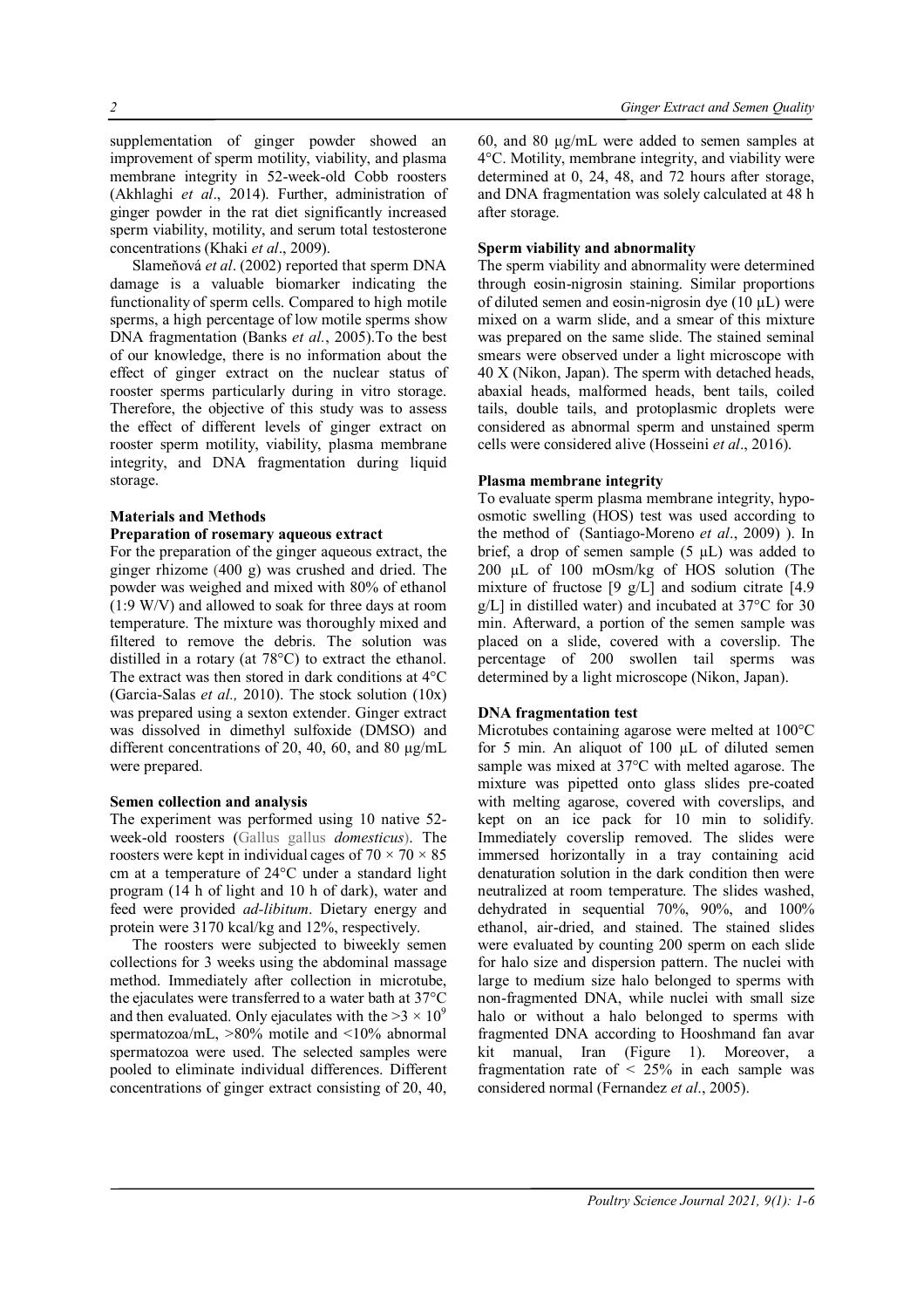

**Figure 1.** Sperms with different halo sizes: A-No halo; B-Small halo; C-Medium halo; D-Large halo.

### **Statistical Analysis**

Data of the experiment were analyzed by GLM procedure of SAS software and means of treatments were compared with Duncan multiple range tests  $(P <$ 0.05).

Sperm viability percentage is depicted in Table 1. A dramatic decreasing trend was noted between treatments. The recorded sperm viability varied from 36% (80 µg/mL) to 70.50% (20 µg/mL) at 48 h after semen collection. The ginger extract was improved sperm viability percentage significantly. After 72 hours, no significant differences were observed between treatments.

# **Results**

# **Sperm viability**

**Table 1**. The effect of various concentrations of ginger extract on rooster sperm viability during liquid storage at 4°C

|                                                          | Time (hours)       |                          |                                     |                  |  |
|----------------------------------------------------------|--------------------|--------------------------|-------------------------------------|------------------|--|
| Ginger extract $(\mu g/mL)$                              |                    | 24                       | 48                                  |                  |  |
| 0 (Control)                                              | $82.33^a \pm 3.79$ | $80.38^a \pm 1.51$       | $76.00^4 \pm 2.28$                  | $25.50 \pm 2.88$ |  |
| 20                                                       | $83.33^a \pm 2.01$ | $87.00^a \pm 3.46$       | $70.05^{ab} \pm 3.88$               | $28.61 \pm 2.05$ |  |
| 40                                                       | $79.66^a \pm 1.05$ | $67.05^{ab} \pm 5.59$    | $55.67^b \pm 6.52$                  | $20.38 \pm 3.40$ |  |
| 60                                                       | $82.83 \pm 1.51$   | $54.38^{b} \pm 7.86$     | $37.33^{\circ} \pm 5.40$            | $22.05 \pm 4.25$ |  |
| 80                                                       | $74.16^b \pm 8.36$ | $40.00^{\circ} \pm 4.75$ | $36.00^{\circ} \pm 4.09$            | $31.00 \pm 4.00$ |  |
| $\alpha$ $\beta$ $\beta$ $\beta$ $\gamma$<br>.<br>$\sim$ |                    | .                        | $\cdots$ $\alpha$ $\cdots$ $\alpha$ |                  |  |

Means  $\pm$  SD; <sup>abc</sup> Means within the same column with different superscript letters differ significantly (*P* < 0.05).

### **Sperm motility**

After 48 hours, a 13% improvement in sperm motility

was noted in samples added 20  $\mu$ g/mL of ginger extract when compared to the control group (Table 2).

**Table 2.** The effect of various concentrations of ginger extract on rooster sperm motility during liquid storage at 4°C

| Ginger extract | Time (hours)     |                          |                             |                      |  |
|----------------|------------------|--------------------------|-----------------------------|----------------------|--|
| $(\mu g/mL)$   |                  | 24                       | 48                          |                      |  |
| 0 (Control)    | $82.33 \pm 3.79$ | $58.20^{\circ} \pm 2.42$ | $63.61^{\circ} \pm 1.47$    | $25.83^{b} \pm 2.82$ |  |
| 20             | $83.61 \pm 1.24$ | $74.61^a \pm 5.75$       | $76.05^a \pm 3.09$          | $28.61^{b} \pm 2.05$ |  |
| 40             | $83.05 \pm 9.50$ | $69.66^a \pm 3.73$       | 65 $16^b \pm 2.32$          | $14.38^{b} \pm 1.32$ |  |
| 60             | $80.33 \pm 2.02$ | $71.33^a \pm 2.49$       | $35.61^{\circ} \pm 1.92$    | $46.66^a \pm 6.68$   |  |
| 80             | $87.00 \pm 1.41$ | $70.00^{ab} \pm 4.91$    | $24.05^{\text{d}} \pm 2.89$ | $19.33h \pm 3.72$    |  |

Means  $\pm$  SD; <sup>abc</sup> Means within the same column with different superscript letters differ significantly (*P* < 0.05).

## **Membrane integrity**

Membrane integrity was significantly affected by adding ginger extract (Table 3). The highest and lowest value was observed 58.66% (60 µg/mL) and

30.5% (control) at 48h, respectively. There was no significant difference between the four treatments and control at 72 h.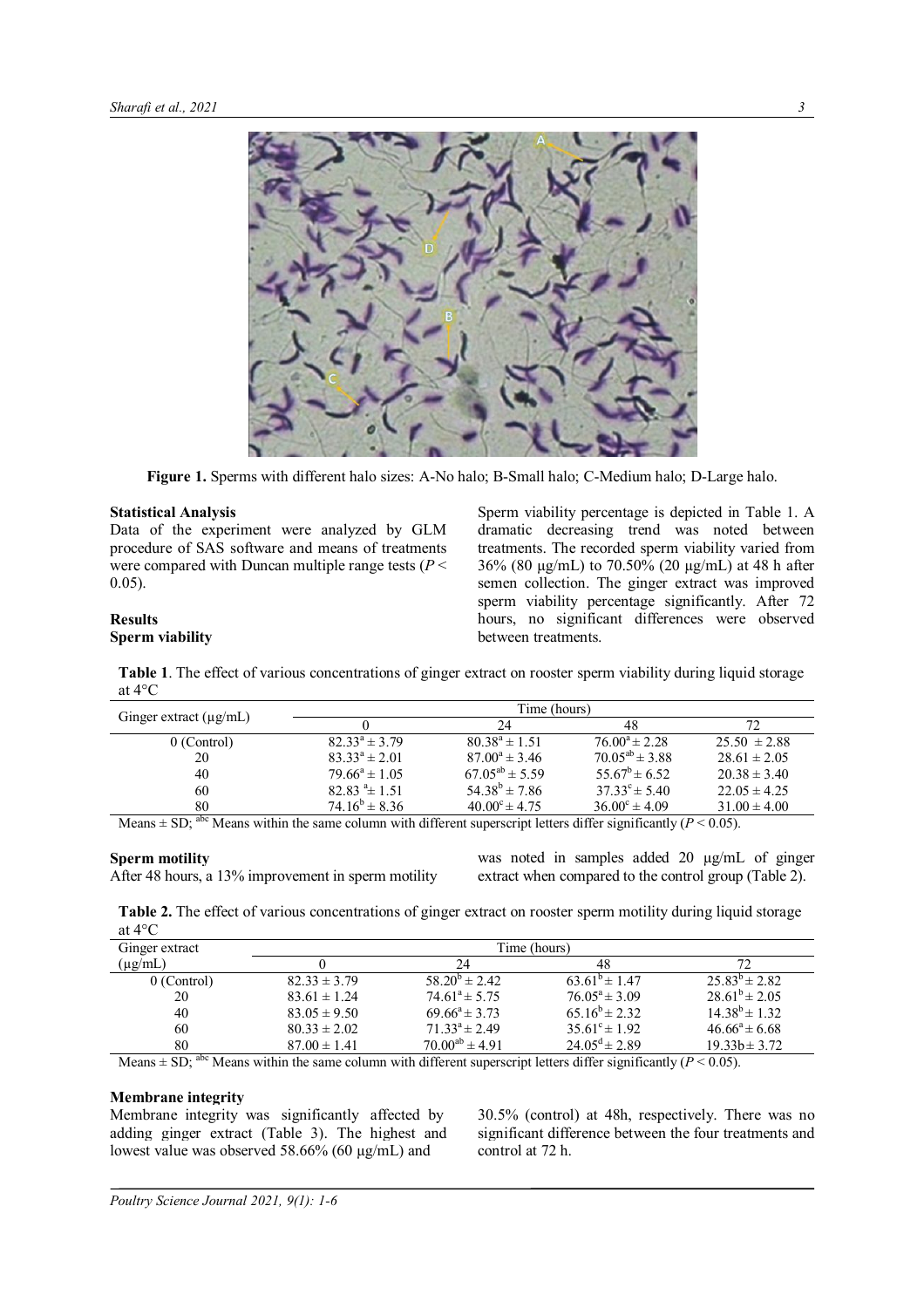| Ginger extract | Time (hours)         |                       |                          |                  |  |
|----------------|----------------------|-----------------------|--------------------------|------------------|--|
| $(\mu g/mL)$   |                      | 24                    | 48                       | 72               |  |
| 0 (Control)    | $86.61^a \pm 1.32$   | $81.66^a \pm 1.42$    | $30.05^{\circ} \pm 1.96$ | $40.00 \pm 2.62$ |  |
| 20             | $75.38^a \pm 3.74$   | $57.38^{b} \pm 8.34$  | $34.66^{bc} \pm 4.85$    | $33.05 \pm 6.66$ |  |
| 40             | $28.00^{b} \pm 2.19$ | $60.38^{b} \pm 6.70$  | $47.66^{ab} \pm 5.03$    | $37.61 \pm 3.40$ |  |
| 60             | $38.00^{b} \pm 1.26$ | $65.38^{ab} \pm 6.94$ | $58.66^a \pm 3.75$       | $30.33 \pm 4.13$ |  |
| 80             | $81.61^a \pm 3.46$   | $58.33^{b} \pm 6.08$  | $51.66^a \pm 9.27$       | $43.38 \pm 6.27$ |  |

Table 3. The effect of various concentrations of ginger extract on rooster sperm membrane integrity during

Means within the same column with different superscript letters differ significantly ( $P < 0.05$ ).

# **Sperm DNA fragmentation (SDF)**

The SDF was significantly lower when the ginger

extract was supplemented at 20 and 40 µg/mL compared with others (Figure 2).



**Figure 2.** Sperm DNA fragmentation, different concentrations of ginger extract in semen roosters. Means  $\pm$  SD.

# **Discussion**

Environmental factors such as stress, disease, and malnutrition can lead sperm towards apoptosis and thereby sperm death. The reduction of molecular oxygen  $(O_2)$  produces superoxide, which is the precursor of different types of reactive oxygen species. The unpaired electrons, such as superoxide radical  $(O<sup>o</sup><sub>2</sub>)$ , Nitrite Oxide, and hydroxyl radical ( .OH) can cause significant damage to cell structures (Palacio and Mooradian, 2016). The poultry sperm has a high proportion of unsaturated fatty acids that makes it more susceptible to lipid peroxidation. Ginger contains 6-gingerol 6-paradol, phenolic1, 3 diketones, and zingerone, which have a protective effect against lipid peroxidation (Hegazy *et al*., 2016). The first major finding of the current experiment was establishing a negative correlation

between the application of ginger and sperm DNA fragmentation. The study shows that ginger extract 20 µg/mL caused a significant reduction in DNA fragmentation. This is the first study reporting the protective effect of ginger extract upon sperm DNA in rooster. The beneficial effect of ginger on DNA fragmentation was also reported in the other study in which oral administration of ginger powder significantly decreased lipid peroxidation, while amplified the serum glutathione and the quantity and quality of human sperm (Hosseini *et al.*, 2016).

The addition of ginger extract at 20 μg /mL improved sperm motility and viability after 48 hours of storage at 4°C. Our findings correspond with results reported for the effect of silymarin on rooster semen at 4°C (Ziaeirad *et al*., 2016). ROS and lipid peroxidation can impair the mitochondrial membrane,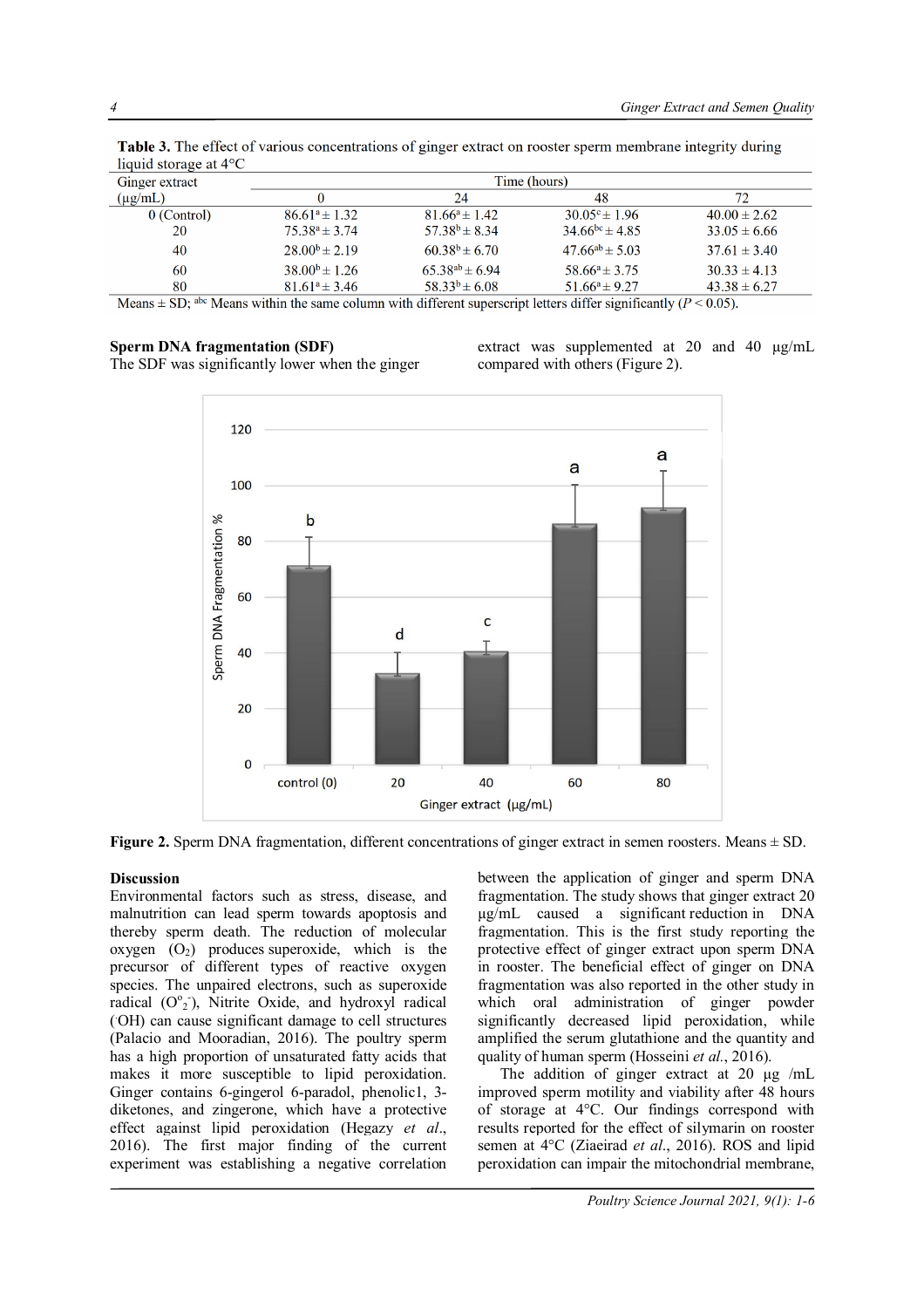decrease ATP levels, and damage sperm axoneme, which ultimately reduces sperm motility (Sanocka and Kurpisz, 2004). It seems that the antioxidant property of ginger extract reduces the toxic effects of ROS in semen and improves sperm characteristics during storage at 4°C. The effect of ginger and cinnamon combinations on infertile diabetic rats, increased sperm motility, viability, and reproductive behavior (Hafez, 2010). Antioxidant compounds of ginger extract improved all reproductive factors of epileptic mice by Lamotrigine (Poorrostami and Farokhi, 2016). Oral administration of Ginger rhizome powder also enhanced sperm motility in rats (Khaki *et al.*, 2009)Flavonoid compounds inhibit oxidation and disintegration of the cell membrane by affecting the polar groups of membrane phospholipids. The optimum performance of antioxidants occurs at certain concentrations, with increasing concentration, its function gets reversed and induces oxidation (Cao and Cutler, 1993). Although the reason has not been cleared yet the intake of antioxidant supplements was recommended in the condition of deficiency (Salehi *et al*., 2018). The results of this experiment showed that the use of ginger extract at concentrations higher than 40 µg/mL had adverse effects on viability, motility, and membrane integrity.

Antioxidants break down oxidative reactions and thereby reduce oxidative stress (Bansal and Bilaspuri, 2011). In infertile individuals, sperm DNA fragmentation and ROS were increased (Fanaei *et al*., 2011). Indeed, ginger was found to increase the

## **References**

- Akhlaghi A, Ahangari YJ, Navidshad B, Pirsaraei ZA, Zhandi M, Deldar H, Rezvani MR, Dadpasand M, Hashemi, SR, Poureslami R & Peebles ED. 2014. Improvements in semen quality, sperm fatty acids, and reproductive performance in aged Cobb 500 breeder roosters fed diets containing dried ginger rhizomes (*Zingiber officinale*). Poultry Science, 93:1236- 1244. DOI: 10.3382/ps.2013-03617
- Altman RD & Marcussen KC. 2001. Effects of a ginger extract on knee pain in patients with osteoarthritis. Arthritis & Rheumatism, 44: 2531- 2538. DOI: 10.1002/1529-0131
- Banihani SA. 2019. Effect of ginger (*Zingiber officinale*) on semen quality. Andrologia, 51: e13296. DOI: 10.1111/and.13296
- Banks S, King SA, Irvine DS & Saunders PT. 2005. Impact of a mild scrotal heat stress on DNA integrity in murine spermatozoa. Reproduction, 129: 505-514. DOI: 10.1530/rep.1.00531
- Bansal AK & Bilaspuri GS. 2011. Impacts of oxidative stress and antioxidants on semen functions. Veterinary Medicine International. DOI: 10.4061/2011/686137

activity of the antioxidant enzymes such as catalase (CAT), glutathione peroxidase (GPx), and superoxide dismutase (SOD) in different male reproductive tissues/organs, mainly epididymis, testis, and prostate (Banihani, 2019).

Sperm is highly susceptible to oxidative attack because it lacks significant antioxidant protection due to the limited volume and restricted distribution of cytoplasmic space. In particular, sperm membrane lipids are susceptible to oxidative stress because they abound in significant amounts of polyunsaturated fatty acids. The results of the study indicated that the addition of alcoholic extract of ginger in a definite amount can improve sperm motility and lead to reduced sperm DNA fragmentation.

### **Acknowledgments**

This work was supported by Grant-in-Aid for Scientific Research from Lorestan University.

# **ORCID**

Maryam Sharafi https://orcid.org/0000-0001-9105-3447 Saied Mohammadzadeh https://orcid.org/0000-0002-7791-9272 Seyyed Mojtaba Mousavi https://orcid.org/0000-0003-2771-3150 Hasan Mumivand<sup>D</sup> https://orcid.org/0000-0003-2126-8092

- Bode AM & Dong Z. 2011. The Amazing and Mighty Ginger. In: Benzie IFF, Wachtel-Galor S, editors. Herbal Medicine: Biomolecular and Clinical Aspects. 2nd edition. Boca Raton (FL): CRC Press/Taylor & Francis; Chapter 7.
- Cao G & Cutler RG. 1993. High concentrations of antioxidants may not improve defense against oxidative stress. Archives of Gerontology and Geriatrics, 17: 189-201. DOI: 10.1016/0167-4943
- Fanaei H, Keshtgar S, Bahmanpour S, Ghannadi A & Kazeroni M. 2011. Beneficial effects of alphatocopherol against intracellular calcium overload in human sperm. Reproduction Science, 18: 978- 982. DOI: 10.1177/1933719111401656
- Fernandez JL, Muriel L, Goyanes V, Segrelles E, Gosalvez J, Enciso M, LaFromboise M & Jonge CD. 2005. Simple determination of human sperm DNA fragmentation with an improved sperm chromatin dispersion test. Fertility and Sterility Journal, 84: 833-842. DOI: 10.1016/ j. fertnstert. 2004.11.089
- Garcia-Salas P, Morales-Soto A, Segura-Carretero A & Fernandez-Gutierrez A. 2010. Phenoliccompound-extraction systems for fruit and

*Poultry Science Journal 2021, 9(1): 1-6*